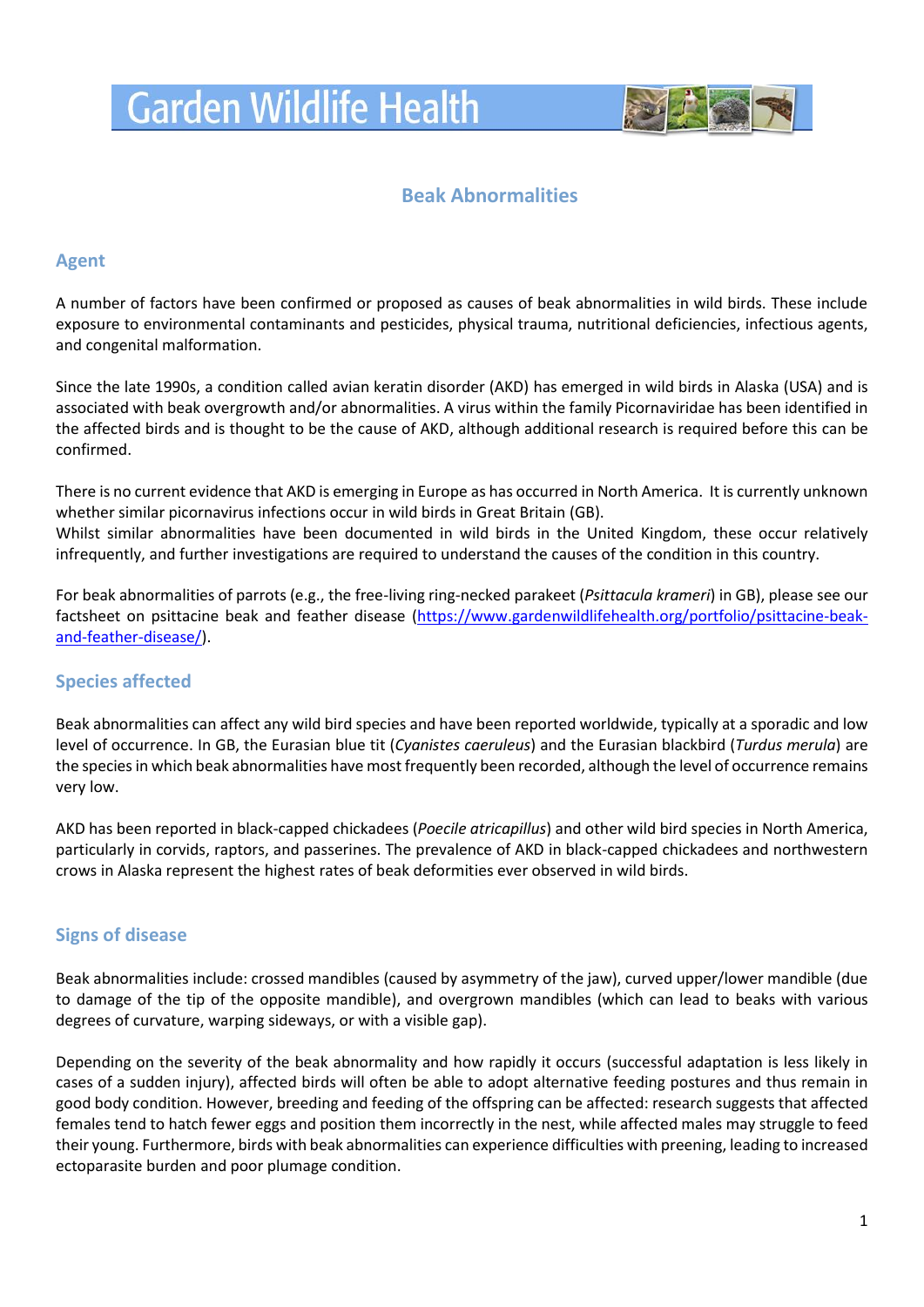

European blue tit (*Cyanistes caeruleus*) with overgrown upper mandible (photo credit Stephen Byard).



European blue tit (*Cyanistes caeruleus*) with crossed overgrown mandibles (photo credit Allan Roffey).

## **Disease transmission**

Many beak abnormalities have non-infectious causes(for example genetic inheritance, trauma, or dietary deficiencies) and therefore they are not transmissible between birds.

In the case of AKD in Alaska, a novel picornavirus has been suggested as the causative agent but the geographical distribution and transmission routes for this virus remain unknown.

## **Distribution and origin**

To date, beak abnormalities have been recorded in approximately 35 species of wild birds in GB, where they have been estimated to affect less than one in 200 adult birds. Currently, there is no evidence suggesting that beak abnormalities are of conservation concern, although they may negatively impact bird welfare in severe cases.

Blue tits, blackbirds, and rooks (*Corvus frugilegus*) are the species in which beak abnormalities have been most frequently reported in GB from a wide range of localities.

Further research into the cause, prevalence, distribution, and impact of beak abnormalities in wild birds in GB is required; whether the causes are primarily traumatic, congenital, environmental, or infectious remains currently unknown.

## **Risk to human health**

No known risks to human health.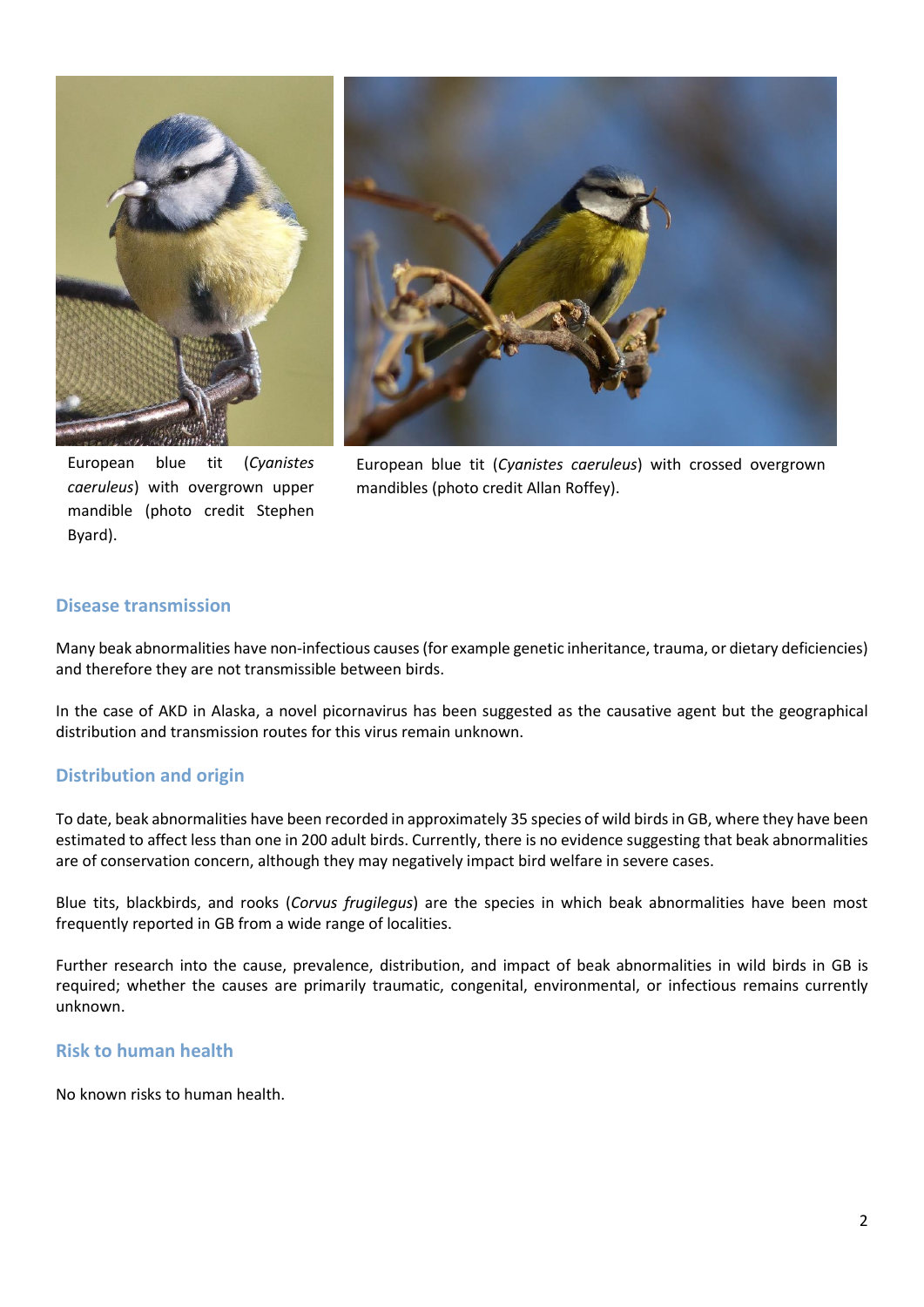## **Risk to domestic animal health**

Beak abnormalities, regardless of their cause, pose no known risks to domestic animal health. However, we recommend following sensible hygiene precautions as a routine measure when feeding garden birds and handling bird feeders and tables. Following these rules will help avoid the risk of transmitting any infection and help safeguard the birds in your garden against disease.

- Clean and disinfect feeders/feeding sites regularly. Suitable disinfectants include a weak solution of domestic bleach (5% sodium hypochlorite) and other specially-designed commercial products. Always rinse feeders thoroughly and air-dry them before re-use.
- Dampen surfaces with water before cleaning them to reduce the chance of breathing in dry dust or aerosolised secretions.
- Brushes and cleaning equipment for bird feeders, tables and baths should not be used for other purposes and should not be brought into the house, but be kept and used outside and away from food preparation areas.
- Wear rubber gloves when cleaning feeders and thoroughly wash hands and forearms afterwards with soap and water, especially before eating or drinking.
- Avoid handling sick or dead birds directly. For instance, use disposable gloves or pick a carcass up through an inverted plastic bag.

## **Diagnosis**

Diagnosis of the cause of any beak abnormality cannot be based on appearance alone; due to the numerous potential causes, further investigations and specialist laboratory testing are required.

If you wish to report finding a dead bird with a beak abnormality, or signs of other disease in birds, please visit [www.gardenwildlifehealth.org.](http://www.gardenwildlifehealth.org/) Alternatively, if you have further queries or have no internet access, please call the **Garden Wildlife Health** vets on **0207 449 6685**.

The British Trust for Ornithology runs a dedicated scheme called 'Big Garden Beak Watch' to gather information on the occurrence of beak abnormalities in wild birds. Please help by reporting sightings of live birds with beak abnormalities to this survey, attaching digital images when available [\(https://www.bto.org/volunteer](https://www.bto.org/volunteer-surveys/gbw/about/background/projects/bgbw)[surveys/gbw/about/background/projects/bgbw\)](https://www.bto.org/volunteer-surveys/gbw/about/background/projects/bgbw).

## **Prevention and control**

Whilst some types of beak abnormalities in captive birds can be treated by veterinarians, effective treatment of freeliving birds under field conditions is not possible.

In areas where beak abnormalities are found, it is advisable to follow routine hygiene and biosecurity measures in order to avoid transmission of potentially infectious agents (see 'Disease transmission' above).

## **Scientific publications**

British Trust for Ornithology 'Big Garden Beak Watch': [https://www.bto.org/volunteer](https://www.bto.org/volunteer-surveys/gbw/about/background/projects/bgbw)[surveys/gbw/about/background/projects/bgbw](https://www.bto.org/volunteer-surveys/gbw/about/background/projects/bgbw)

Zylberberg, M., Van Hemert, C., Dumbacher, J.P., Handel, C.M., Tihan, T. & DeRisi, J.L., 2016. Novel picornavirus associated with avian keratin disorder in Alaskan birds. *MBio*, **7**(4): pp.e00874-16.

Van Hemert, C., Armién, A.G., Blake, J.E., Handel, C.M. & O'Hara, T.M., 2013. Macroscopic, histologic, and ultrastructural lesions associated with avian keratin disorder in black-capped chickadees (*Poecile atricapillus*). *Vet Pathol* **50**: 500–513.